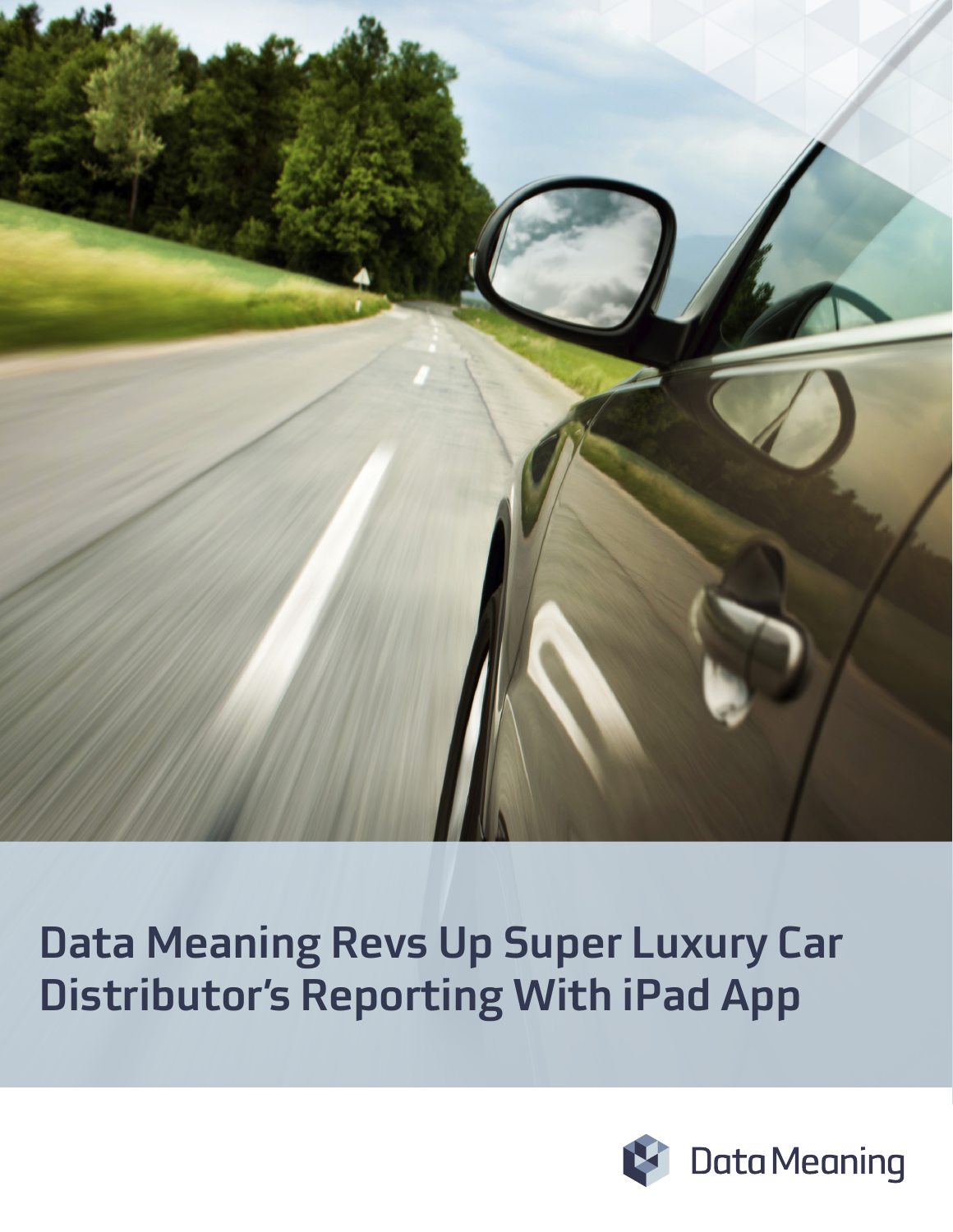## Proof-of-Concept Convinces Management that Data Meaning Expertise Delivers Rapid Results

#### Business Challenge

The client in this case manufactures an imported super luxury car. In early discussions with Data Meaning, it became clear that the company had an inflexible Excel-based reporting system in place. The reporting system was not kept up-to-date and did not provide robust ability to navigate the data. Data Meaning offered to work with the client to identify their reporting requirements and then built a prototype iPad app that demonstrated how rapidly results could be delivered using business intelligence (BI) reporting tools. Although super luxury cars do not have a large overall market share, manufacturers compete fiercely for a limited number of upscale buyers. To remain successful, the company needs to be aware of competitor brand sales at the national, regional and dealer level in order to monitor trends in market share and respond accordingly. The ability to browse locations and quickly identify overall sales and competitor trends is also important in managing dealership performance. Failure to manage these key performance indicators (KPIs) offers competitors opportunities to take market share.

#### Interactive Workshop to Identify Requirements

At an initial meeting with executives, Data Meaning talked to the car manufacturer about their high-level BI requirements and demonstrated different approaches to BI reporting. Data Meaning then arranged a follow-up workshop meeting with company executives to discuss their reporting requirements in more detail. Data Meaning used this workshop forum to gather requirements from project stakeholders about the KPIs scoped for the project and how these should be best represented in reports and dashboards. Data Meaning provided business expertise in this collaborative workshop to make sure that KPIs and reporting tools closely matched the client's business objectives.

#### iPad App Dashboard

Following the workshop meeting, Data Meaning offered to develop proof-of-concept prototype reports and dashboards for the client. The dashboards were developed as an iPad app using the MicroStrategy BI Reporting Tool's iPad plug-in. The iPad app is a powerful BI reporting tool because it is very user-friendly and requires little or no training. Updates to an iPad app are delivered directly from a mobile server that typically provides faster response times than a browser-based application. The app can be downloaded for free from iTunes and accessed immediately by emailing a URL link to the user. Application updates are automatically handled by the iPad operating system. Data Meaning is able to implement iPad and iPhone apps because the company has quickly developed expertise using the MicroStrategy app plug-in even though it has only been available for a short time period.

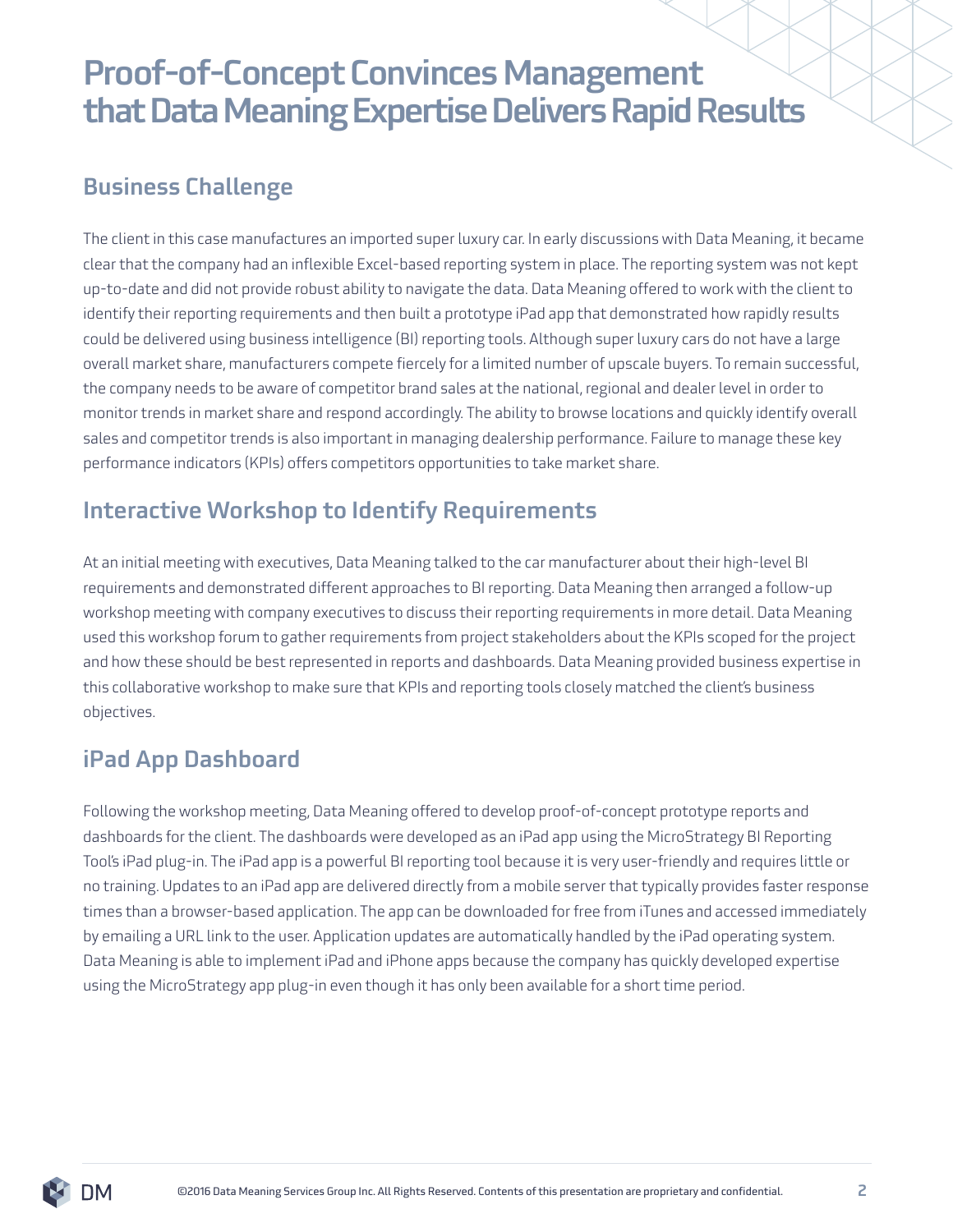## Proof-of-Concept Convinces Management that Data Meaning Expertise Delivers Rapid Results

#### Results Delivered in Three Weeks

In just three weeks, Data Meaning designed and built an iPad app containing the following near-production-quality features:

- A dealer education dashboard to display technician and dealer personnel-training statistics.
- A sales and market share dashboard to show total current and prior year sales and market share at the national, regional and dealer levels as well as actual sales for the prior seven years versus competitor brands (in charts) at the national, regional and dealer levels.
- A Google map linked to US dealer locations and containing location and sales data for each dealership. The Google map can be navigated to zoom in to view a particular dealer.

Data Meaning's technical expertise in implementing iPad apps offers clients access to these visually rich and easy to use reporting tools, delivered directly into executive's hands.

### Data Meaning Business and Technology Expertise

This case illustrates how Data Meaning's business and technology expertise is applied to:

- Quickly identify reporting requirements from users and executives.
- Educate end-users about displaying data using BI reporting tools.
- Demonstrate rapid BI reporting tool deployment.
- Show how BI tools make data available to users worldwide with minimal impact via a web interface or directly to mobile devices, such as the iPad and iPhone.

#### Business Results

The Data Meaning proof-of-concept iPad app drew immediate praise from the company's US management. The iPad "cool factor" related closely to the company's super luxury image. The app was shown to the company's corporate management in Europe and they are now planning to implement BI tools worldwide. By providing BI reporting tool dashboards directly to mobile users, the company will be able to keep executives up-to-date with KPIs. Monitoring the success of dealer and technician training and comparing performance against competitors at every level will allow the company to manage sales and market share proactively and provide clear direction to improve individual dealer performance.